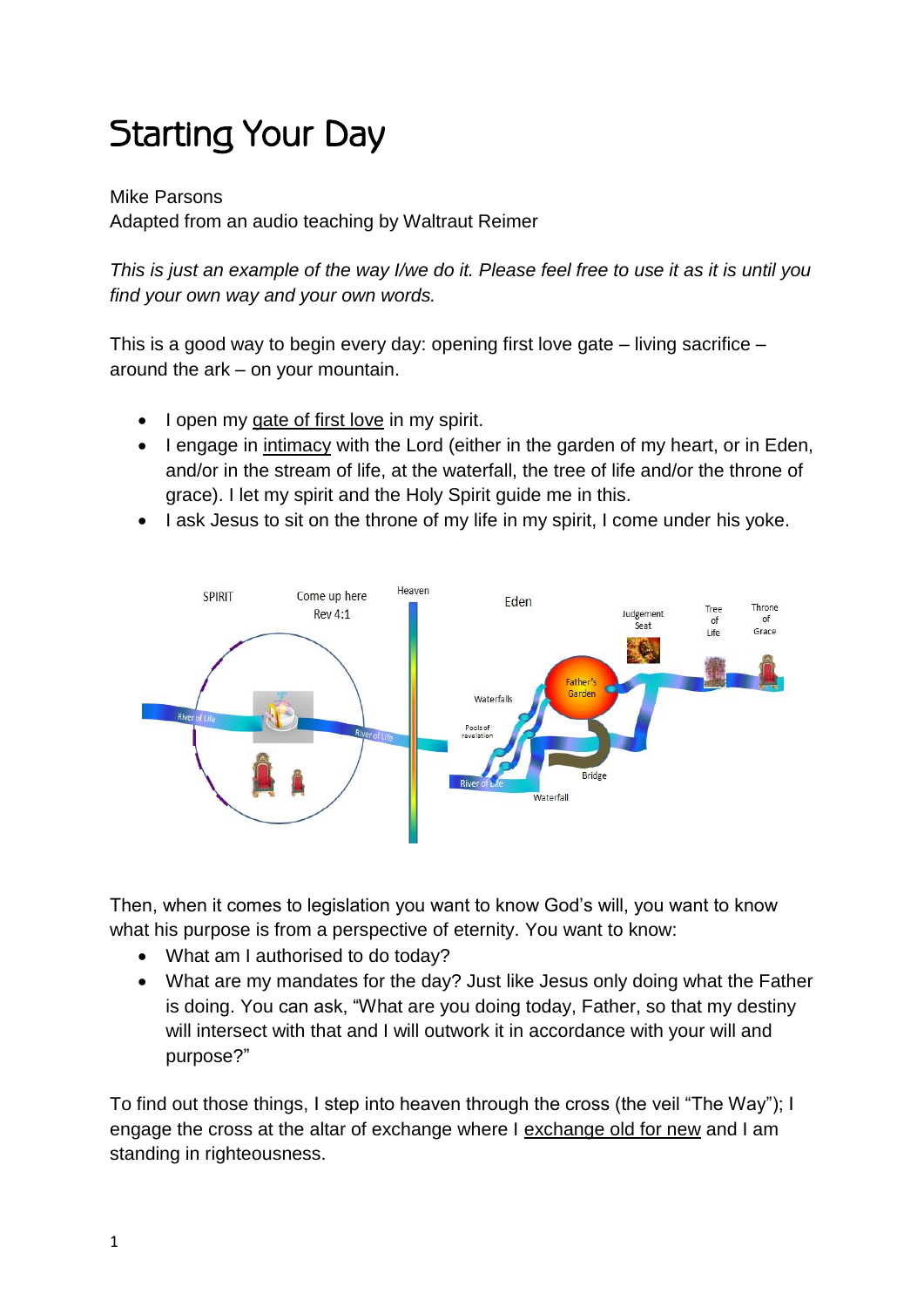I step through the veil "the Truth" and come into the Holy Place to the altar of incense, where I present myself to Jesus, my High Priest, as a living sacrifice. Because during all the past years I have already been going through ever deepening levels of transformation (I have worked on the upper (surface) level: my behaviour, the 2nd level: my thoughts, motives of the heart (trading floors) and desires and on the 3<sup>rd</sup> level, which is genetic transformation at a DNA level),

I now say to him daily:

Jesus, prepare me to serve you today. If there is anything in the way of me serving you, of doing your will today, then show me where I need to repent, renounce, where I need to go to the court right now to deal with it. I then do that right there.

Still at the altar of incense, I present myself to him: "Not my will, but yours be done".

- $\bullet$  I take up the cross to follow him,
- I lay down my free will to receive his will,
- I ask him to search my heart for any anxious thoughts, any wicked way etc.
- I open myself up as a living sacrifice (being skinned, split open and searched by him, laying open the motives my heart).
- My head gets "removed"; he is the government of my life so that his government can then come onto my shoulders.
- My legs get "cut off" so that I am walking according to his path and not mine.

In the beginning all the above takes a long time, because there is a lot to be cleansed, confessed, renounced, transformed etc. Later it only takes a short time, because most of the major issues have been worked through and Jesus will only show you whatever is in the way for each single day to serve him and do his will.

I then step through the veil "the Life" into the Holy of Holies around the ark. That is the place where I want to know the will of God.

- o I take from the **manna** which is his will (Jesus: "My food is the will of him who sent me"), I feel the frequency of his will – get a mandate for this day.
- o I **open my heart** so he can place his desires, my destiny into my heart; he can write his will onto my heart.
- o I **look into his presence** I think of (and speak out) his Name Yod-Hei-Vav-Hei
- o I see the four faces (lion, ox, eagle, man). I might engage with one aspect in particular:
	- I might soar on eagles' wings and see something (might see the bigger picture of something)
	- **I** might get revelation imparted etc.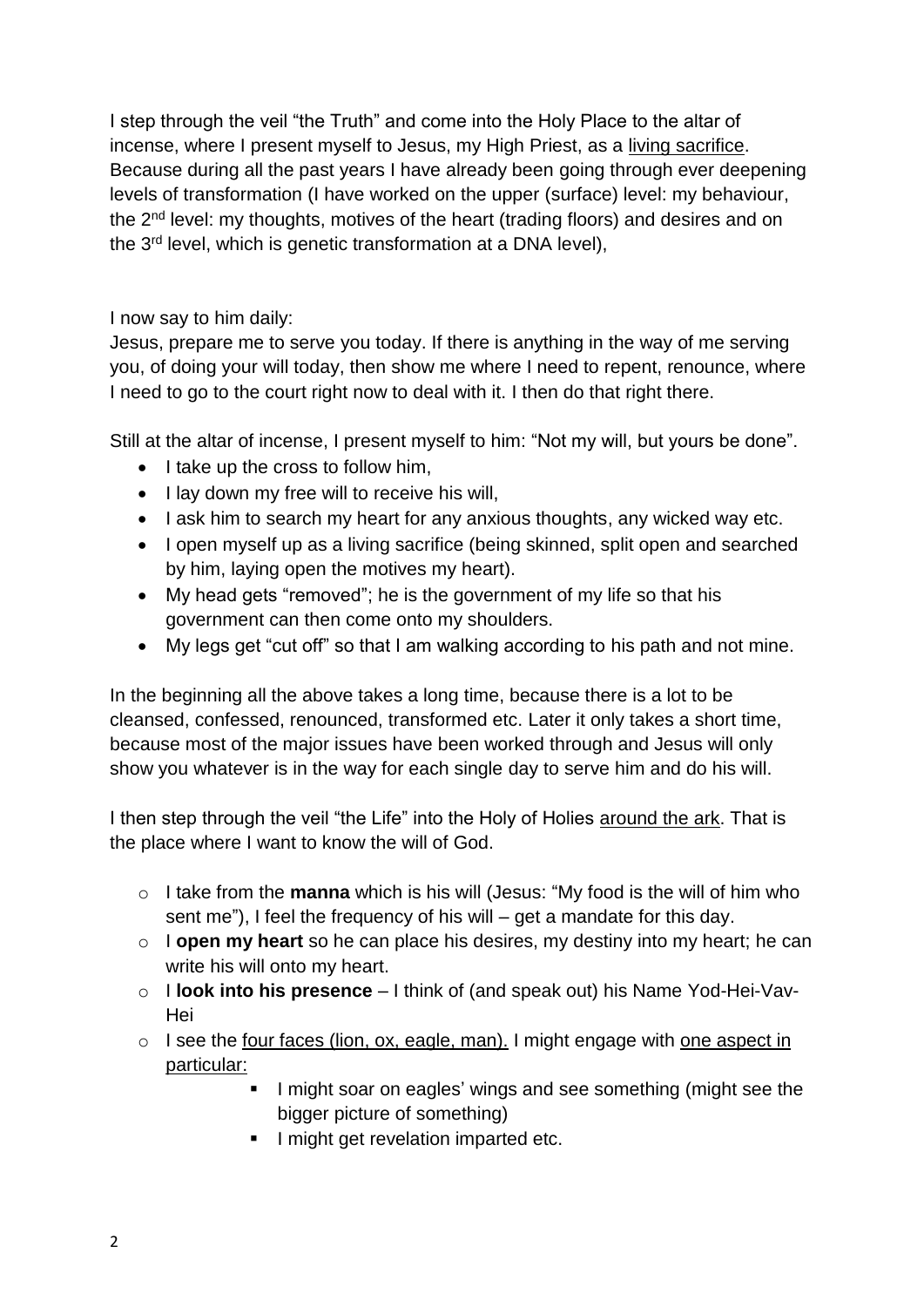- o I **step into him**/into his Name.
- $\circ$  I can see from one of the four faces, look into my circle of life, my authority spheres (my mountains).
	- I might see through the face of the lion, the kingly, I might see where I have to bring order (into my life, into a situation)
	- I can speak out of one of the faces  $-$  make a prophecy, declare, decree...

I let my spirit guide me in all this

- o I can then step out of time and engage the **Father's heart in eternity**. I set my desire on it and it will draw me back into the place of intimacy in the Father's eternal heart.
	- o I can see myself as a being of light.
	- o I can feel and hear his thoughts about me, can feel who I was always meant to be.
	- o I can **engage in "what was"** (see myself or other things from the eternal perspective – how he originally created me, created a certain situation to be).
	- o Or I can bring a specific situation into that place where there is no sin, for direction and wisdom. I can see the end ("what will be") from the beginning the way it was made in eternity.
	- o If I have a decision to make, if there are choices, I will look at them from the "what was" and I see the end (then I know what I can decree and call into being)
	- $\circ$  I can bring "what was" back into "what is" and stand again before his presence and the ark

## **I now go to my mountain to administer there what I received here.**

- I am on my throne on my mountain in the kingdom of God. My angel there helps me in areas of government.
- My **sceptre gives me authority** to administer everything I received while I was in the Holy of Holies. (While looking into him, being in him, being in the "what was", the mandates I got there etc.)
	- o I now rule in authority.
		- $\circ$  If there is chaos in my life, I have authority over it
	- o **I release now whatever I received** in the Holy of Holies. My spirit is leading, not my mind.
	- o I decree, I declare
	- $\circ$  I call forth change and transformation in my life
	- $\circ$  I call forth the blessing, favour and provision of God to fulfil my mandates and destiny.
	- o I speak out what I received around the ark (precise and detailed)
	- o I call for alignment
	- o If there are storms raging I can still them